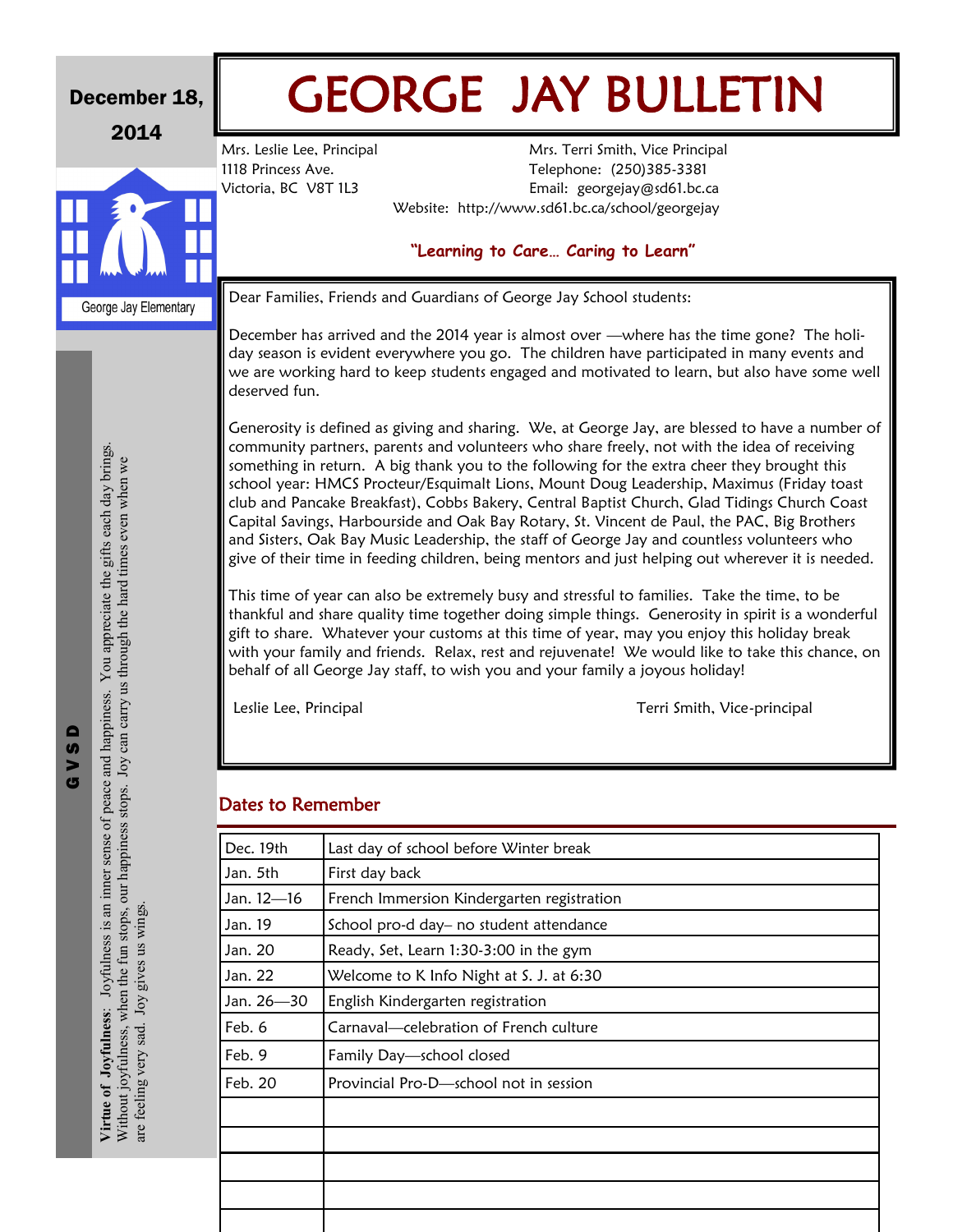# Flu and Cold Season

Remember that the best prevention for all season flus and colds is by taking the following steps:

Students should not be exchanging/sharing makeup, lip gloss, bottled water, food etc.

Wash hands frequently. Proper hand washing should take 20

plus seconds and should include soap and water or hand sanitizer. It may be helpful to encourage younger students to wash their hands until they have finished singing happy birthday or their ABC's in order to promote proper hand washing.



When a tissue is not available, please cough or sneeze into the elbow of your sleeve.

Avoid touching your eyes, nose or mouth.

### Stay home if you are sick.

Please contact callback or the office to inform us of your child's absence. If you leave a message, if they have flu like symptoms please let us know.

## Lost and Found

Once again our Lost and Found box is bulging...it is full of coats, sweatshirts, hoodies, pants and other items of clothing. Please have your child check to see if any of the items belong to them. All lost and found items are outside the

office. On Friday, Dec. 19th all lost and found not picked up will be taken into the donation room in the Parent room.





# **Computer**

We are requesting that students come to school with earbuds/ earphone for computer class starting in January for health and safety concerns. Please put them in a small ziploc bag with your child's name clearly labeled on the bag. We are also starting to use iPads in all grade level and earbuds will help your child access reading programs. Earbuds can be easily purchased at the Dollar store for a dollar or so. If you are unable to purchase one for your child for any reason, please feel free to contact me and I will do my best to help.

In computer class, we are learning to use the iPads safely and appropriately. The kindergartens are learning to take photos with iPads and are working towards creating an iBook by inserting the photos and using the touch screen to create digital images. Grades 1-5 are working on using the iPads to create Stop Motion movies. Grade 4/5s will also be starting new projects using the Chromebooks and Google Docs.

In gym, we are learning to dribble, pass and shoot a basketball. We are keeping up with our fitness through warm up runs and cool down stretches. We are working on our flexibility, endurance and strength through various activities and drills. We are learning to run at a consistent speed to warm up our bodies. I am very proud of the progress the students are making in their ability to run non-stop in a warm up run. Even the kindergartens can run for 5 minutes without stopping or walking or complaining! Please ask your child to share with you some of the cool down stretches they have learnt in gym.

Ms. Sunny Jun

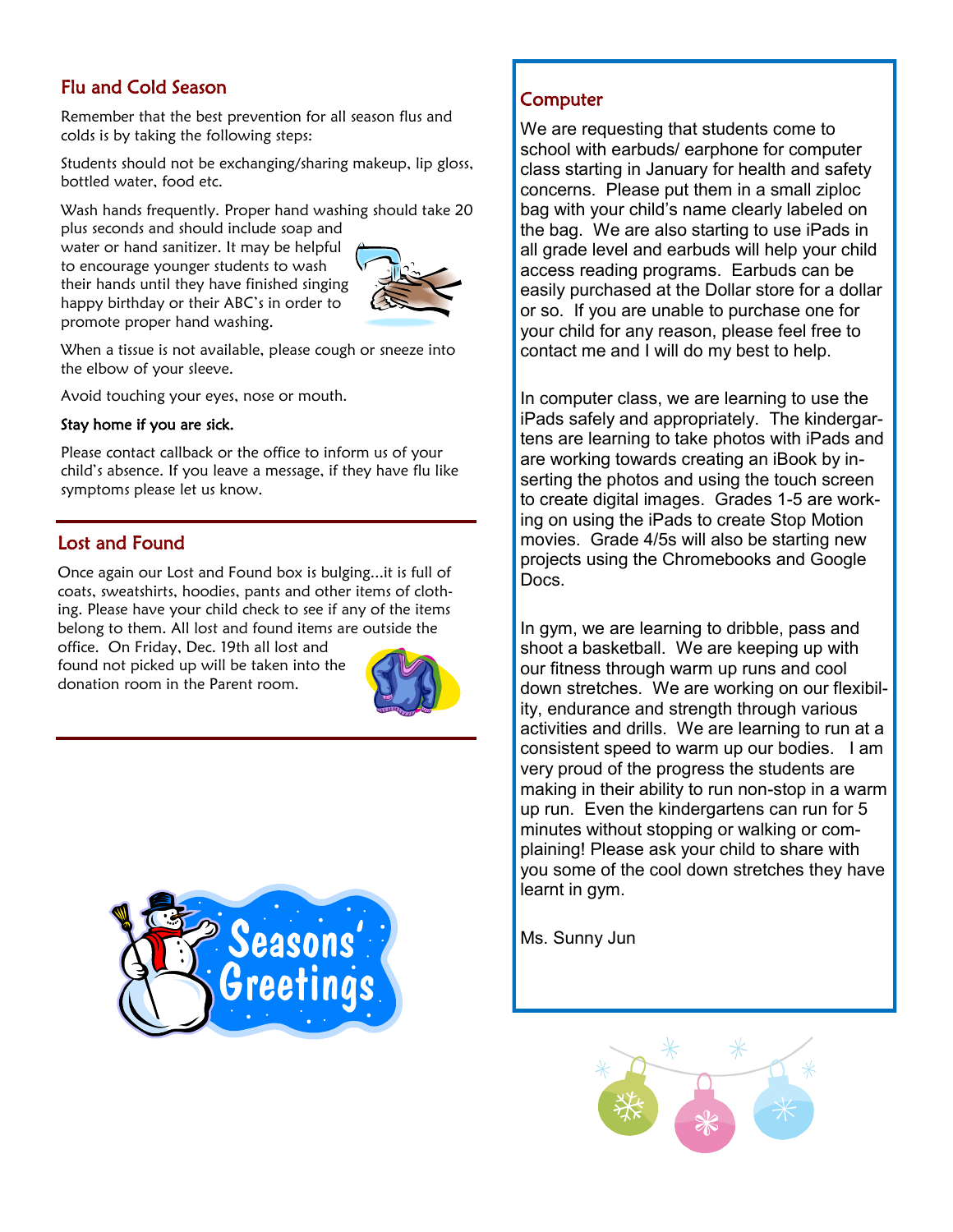# **KINDERGARTEN ENGLISH AND FRENCH**

# **IMMERSION REGISTRATION**

French Immersion Kindergarten Registration for the 2015-16 School Year: Registration for French Immersion kindergarten programs begins at 8:00 a.m. on Monday, January 12th at 8:00 a.m. and ends at 3:00 p.m. on Friday, January 16th at 3:00 p.m. Registration for French Immersion Kindergarten is no longer first come first served. **For schools where there are fewer spaces than the number of applicants, a random, supervised draw will take place in accordance to the priorities listed on the district website.** Please bring your child's birth certificate/ passport and proof of residency in our catchment area at the time of registration. Proof of residency could be a driver's licence, utility bill or a B.C. Government issued piece of I.D.https://www.sd61.bc.ca/programs/frenchimmersion/registration-early-fi/

English Kindergarten Registration for the 2015-2016 School Year: Registration for English Kindergarten will be held January 26—30th. Registration will be begin at 8:00 a.m. on Jan. 26th and end at 3:00 p.m. on Friday, January 30th. Please bring your child's birth certificate/passport and proof of residency in our catchment area at the time of registration. Proof of residency could be a driver's licence, utility bill or a B.C. Government issued piece of I.D. Please visit the school district website at www.sd61.bc.ca for more info.

Transfer Requests: Parents can request a Transfer Form at the time of registration for Kindergarten if they would like their child to attend a school outside of their catchment area. Transfer Forms are to be completed and dropped off at the school district by Monday, February 2nd. Families not residing within the Victoria School District but live in the Greater Victoria area, may go to any elementary school in our district to register a child from kindergarten to grade 5.

School Locator Not sure if you are in the George Jay catchment? Visit our district website at [https://](https://www.sd61.bc.ca/) [www.sd61.bc.ca/](https://www.sd61.bc.ca/) - go to SCHOOLS and the SCHOOL LOCATOR and follow the prompts.

For more information please see the district website at<https://www.sd61.bc.ca/fiRegistration.aspx>

.

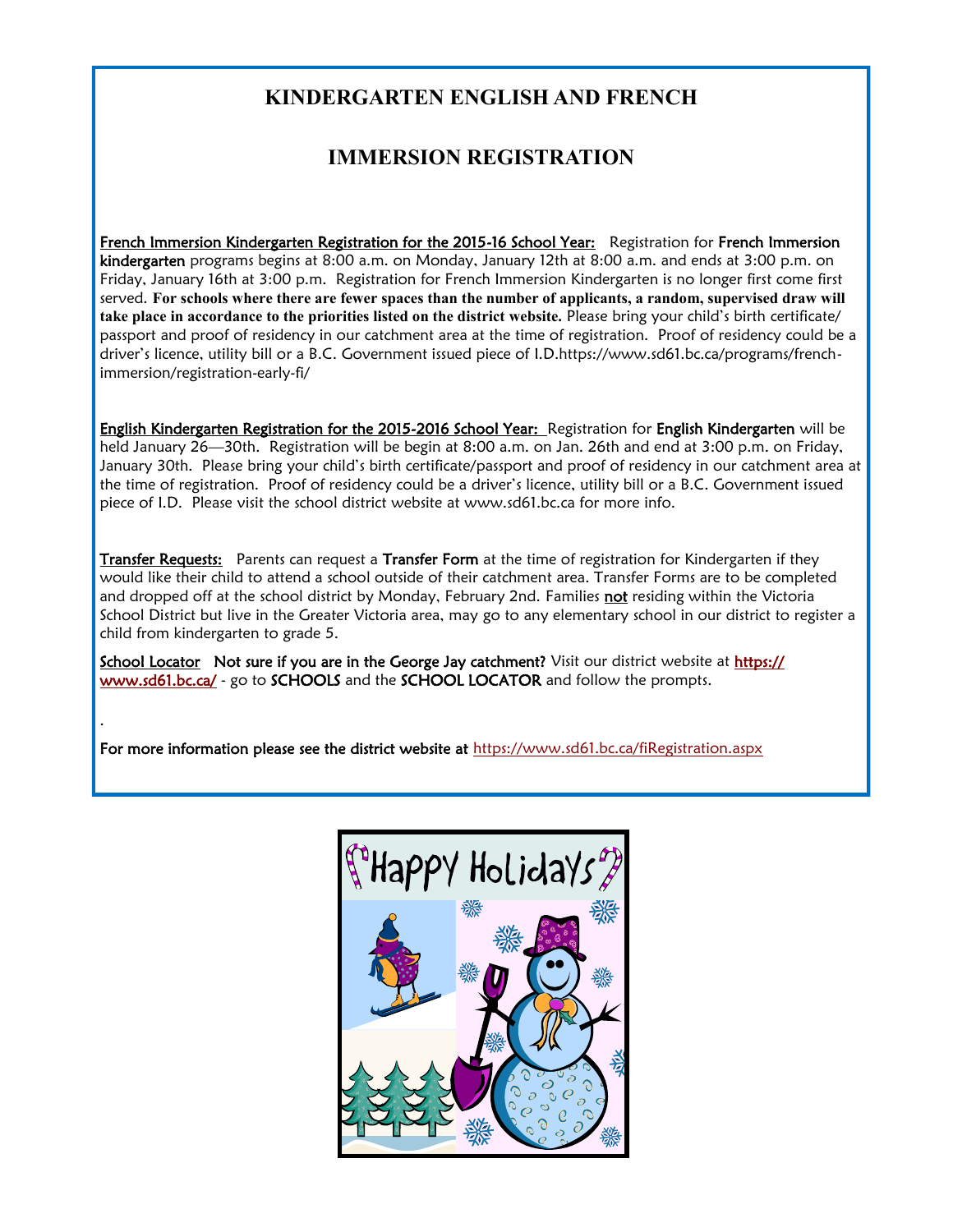|                                                                                                                                                                                                                                     | George Jay "Coats for Students" |  |  |  |  |  |  |
|-------------------------------------------------------------------------------------------------------------------------------------------------------------------------------------------------------------------------------------|---------------------------------|--|--|--|--|--|--|
| If your child is in need of a winter coat, please fill out the information below and return this form to the school A.S.A.P.<br>Thank-you to the Coats for Kid's campaign for donating coats to us this year.                       |                                 |  |  |  |  |  |  |
| Please get your request in soon as sizes and styles are limited.                                                                                                                                                                    |                                 |  |  |  |  |  |  |
| <b>Child's name</b> and the contract of the contract of the contract of the contract of the contract of the contract of the contract of the contract of the contract of the contract of the contract of the contract of the contrac | Teacher                         |  |  |  |  |  |  |
| Size:<br>Medium<br>Small<br>please place completed forms in Leila or Sue's mailbox.<br>Teachers:<br>We will come and get students from your class to choose a coat. Thank-you!                                                      | Coats<br>Large<br>For           |  |  |  |  |  |  |

# Smart Snacking

Healthy snacks can be good for you and can keep you going through a long day. Enjoy fruit, raw veggies, low fat yogurt, cheese sticks, or whole wheat crackers and peanut butter to name a few.

Try this healthy Christmas salad over the holidays for a treat. More recipes can be found on your School Meal Program bulletin board.

### **Christmas Salad**

1 1/2 cups chopped fresh cranberries

1 cup chopped red apple

1 cup chopped celery

1 cup seedless green grapes, halved

1/4 cup chopped walnuts

1 tbsp white sugar

1/4 teaspoon ground cinnamon

1/2 cup vanilla yogurt

1/2 cup plain yogurt



Chop cranberries in a food processor. Prepare all other ingredients.

Combine cranberries, apple, celery, grapes, walnuts, sugar, cinnamon, and yogurt. Toss to coat. Cover and chill 2 hours.

Stir just before serving.

Happy holidays,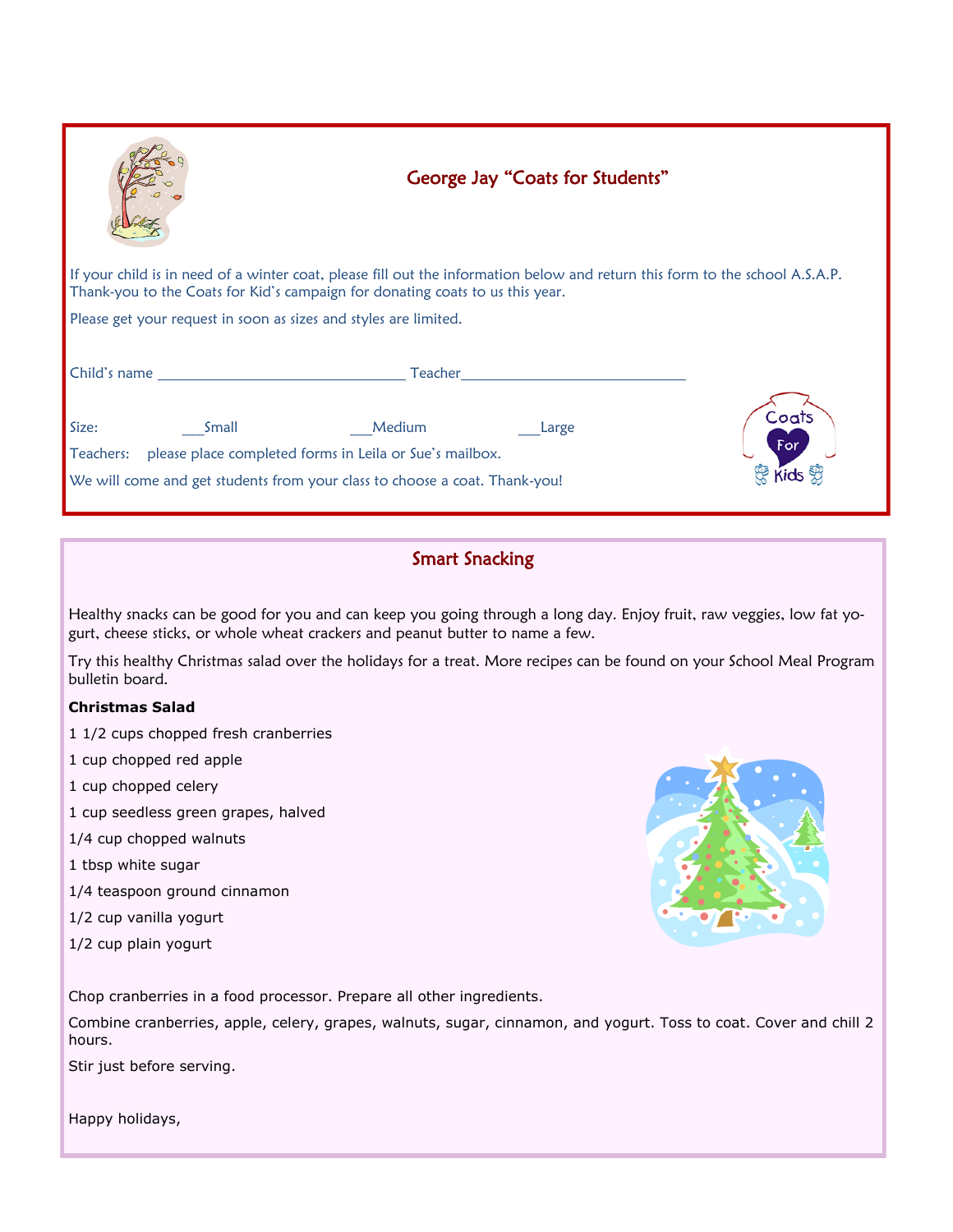# BC Healthy Kids Dental Program



Basic dental coverage is available for children through the Healthy Kids Program. Dependant children under 19 years of age may be covered for dental care if the family is approved to receive premium assistance for BC Medical Services Plan (MSP).

Children are eligible for up to \$1400 of basic dental services every two years. This includes services such as exams, x-rays, fillings, cleanings and extractions. Some services are limited. For example the program does not cover orthodontic treatment. Healthy Kids may not cover all of the costs and there may be additional charges for each visit. Before treatment begins, confirm that your dentist is accepting children covered by the BC Healthy Kids Program, and what part of the services will be covered.

To use the services, take your child's BC Care Card to the dental office and they will confirm coverage before each appointment.

#### To find out if your child is covered call: 1-866-866-0800 (have your child's Care Card Number handy)

Or access the website at [sdsi.gov.bc.ca/publicat/bcea/healthykids.htm](http://www.sd.gov.bc.ca/factsheets/2005/healthy_kids.htm)

For more information contact:

VIHA Child, Youth and Family Community Health Dental:

| Victoria  | 250-519-5100 | Esquimalt             | 250-519-5311 |
|-----------|--------------|-----------------------|--------------|
| Nanaimo   | 250-739-5845 | Port Alberni          | 250-731-1315 |
| Courtenay | 250-331-8520 | <b>Campbell River</b> | 250-850-2124 |

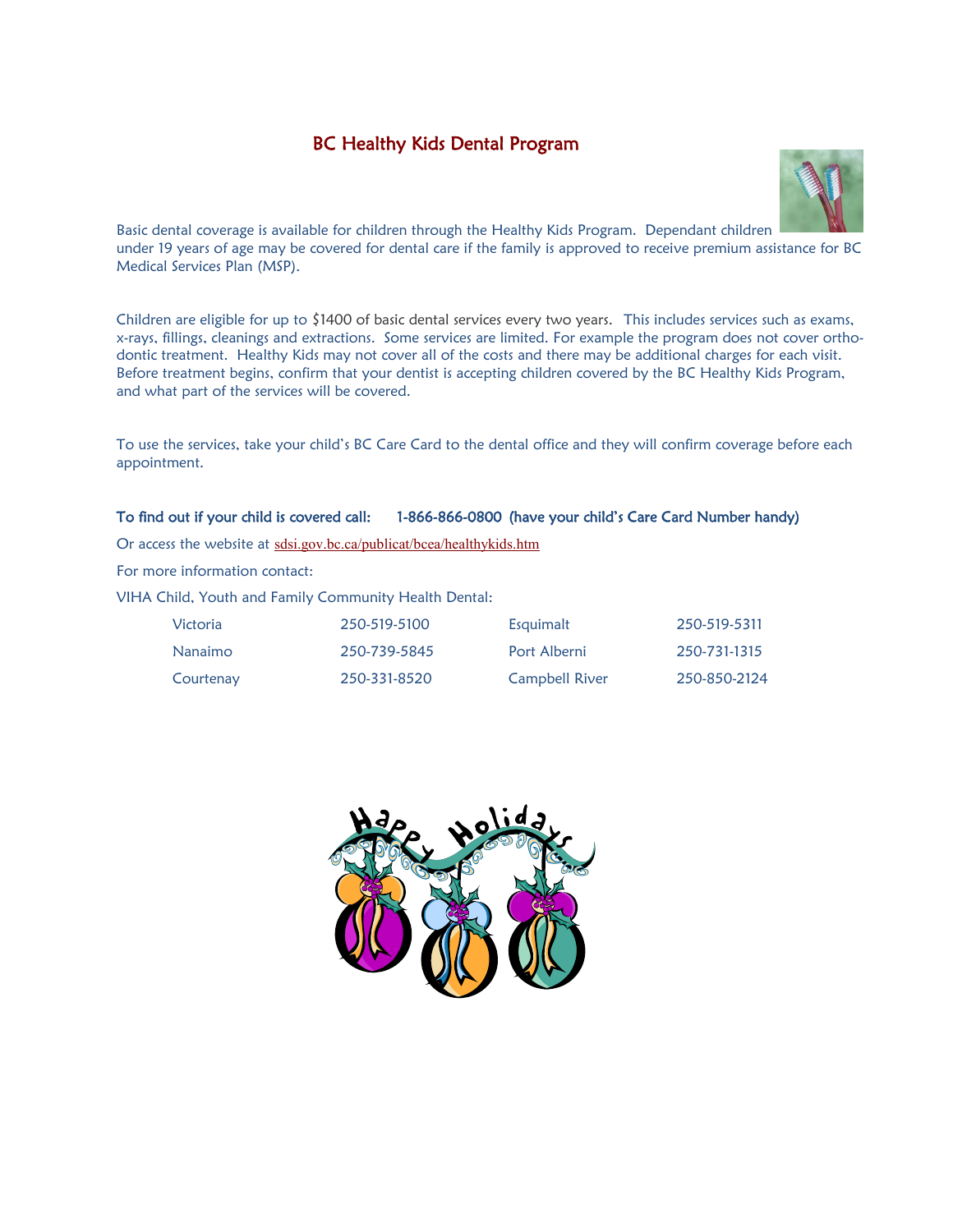

Settlement Workers in Schools (SWIS) is a schoolbased outreach program aimed at helping eligible newcomer students (immigrants and refugees) and their families settle and integrate into their school and community.

Settlement workers can:

- Support newcomer students and families in understanding the school system and culture
- Connect newcomer students and families to resources within the community
- Organize group information sessions on topics to  $\bullet$ help students and families integrate into school and society
- Facilitate culturally sensitive communication between staff and families
- Promote respect for diversity and encourage  $\bullet$ participation in school and community

This program is FREE for eligible newcomer students and their families. It is provided through an agreement between ICA, SD 61, 62 & 63.

# **SETTLEMENT WORKERS IN SCHOOLS**

Services can be provided in schools or ICA office.

# **SWIS Contacts:**

## Gita John-Iyam

Phone: 250-893-3821 Email: gjohn-iyam@icavictoria.org

# **Kay Otani**

Phone: 250-893-3809 Email: kotani@icavictoria.org

# Lisa Wang

Phone: 250-893-3812

Email: Iwang@icavictoria.org

Service is available in English, Tamil, Telugu, Hindi, Japanese, Mandarin as well as many other settlement languages.

# **ICA Contacts:**

### **Inter-Cultural Association of Greater Victoria** (ICA) Immigrant Welcome Centre

Phone: 250-388-4728

Address: 930 Balmoral Road, Victoria, BC V8T 1A8 Website: www.icavictoria.org



# **SETTLEMENT WORKERS IN SCHOOLS**



Connecting immigrant and refugee students and families to school, community and government resources in the Greater Victoria area.



# icavictoria.org